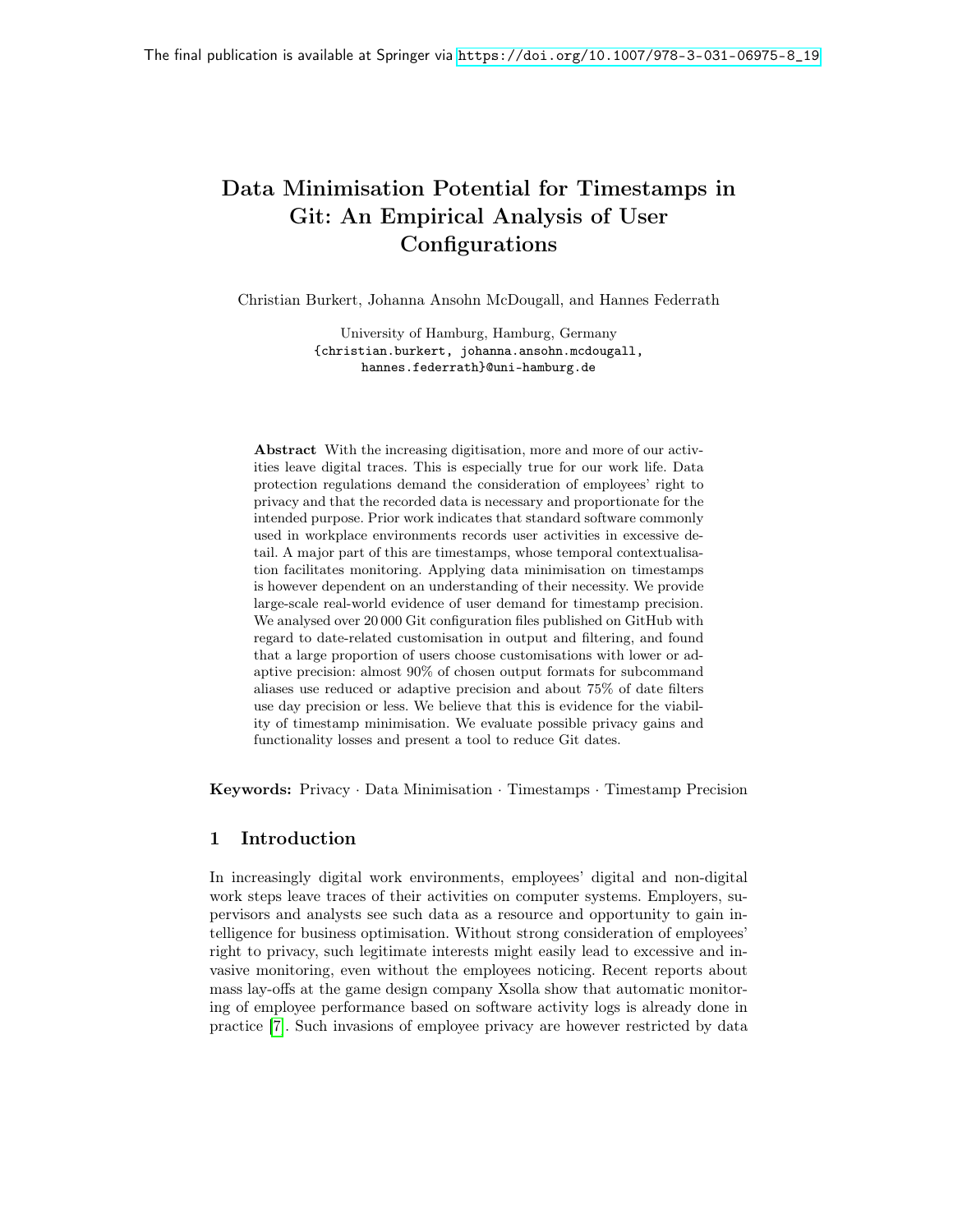protection regulations like GDPR, which requires that the processing of personal data is necessary and proportionate for and limited to the intended purpose.

Software design can contribute to the protection of employee privacy by reducing the amount and detail of data that is stored about user interaction to such a necessary minimum. Prior work, however, indicates that software commonly used in workplaces records especially timestamps in excessive detail [\[2\]](#page-16-1). It shows that timestamps are not only often unused, but might otherwise also be of unnecessarily high precision. As timestamps allow an easy temporal profiling of employee activities, a reduction in precision could directly reduce the risk of profiling-related discrimination. For instance, a reduction can prevent the inference of intervals between successive work steps and thus mitigate the monitoring of speed and performance. Identifying the necessary level of precision is, of course, dependent on the domain and respective user demand. Nonetheless, similar precision demands can be expected for interactions of similar kind and frequency. In that sense, insights into which levels of timestamp precision are selected by workers if they have the choice, can inform the selection of more appropriate default precisions in software design. We argue that when users configure their tools to precisions that are lower than the default, this implies that the lower precision is still sufficient for them to fulfil their tasks. Therefore, user customisation is an indicator for users' demand for timestamp precision. With an informed understanding of users' demands, developers can then built software with demand-proportionate timestamping and privacy-friendly defaults.

To the best of our knowledge, we provide the first large-scale real-world analysis of user demand for timestamp precision. Our analysis is based on configuration files for the popular revision control system Git, that users have made publicly available on GitHub. Git is a standard tool for software development workers and its recording of worker activity in the form of commits, contributes significantly to the overall traces that developers leave during a workday. Commit dates have been used to infer privacy sensitive information like temporal work patterns [\[3\]](#page-16-2) and coding times [\[17\]](#page-16-3). The analysed configurations can contain various preferences that customise the way Git presents dates, including their precision. For instance, using the date formats iso or short would indicate a high (second) or low (day) precision demand respectively. We also examined the precision of filters (e.g.,  $\delta$  hours ago) used to limit the range of outputs. In total, we analysed over 20 000 configuration files. We make the following contributions:

- We compile and provide a comprehensive large-scale dataset of date-related usage features extracted from publicly available Git configs.
- We provide empirical evidence for the demand of date precision by users, as determined by the precision of user selected date formats.
- We discuss and evaluate privacy gain and functionality loss.
- We present a utility that allows users to redact their Git timestamps.

The remainder is structured as follows: [Section 2](#page-2-0) presents related work. [Section 3](#page-2-1) provides a necessary background on Git and its date handling. We describe the acquisition and analysis of our Git config dataset in [Sect. 4](#page-4-0) and [Sect. 5,](#page-7-0) and discuss findings, issues and applications in [Sect. 6.](#page-12-0) [Section 7](#page-15-0) concludes the paper.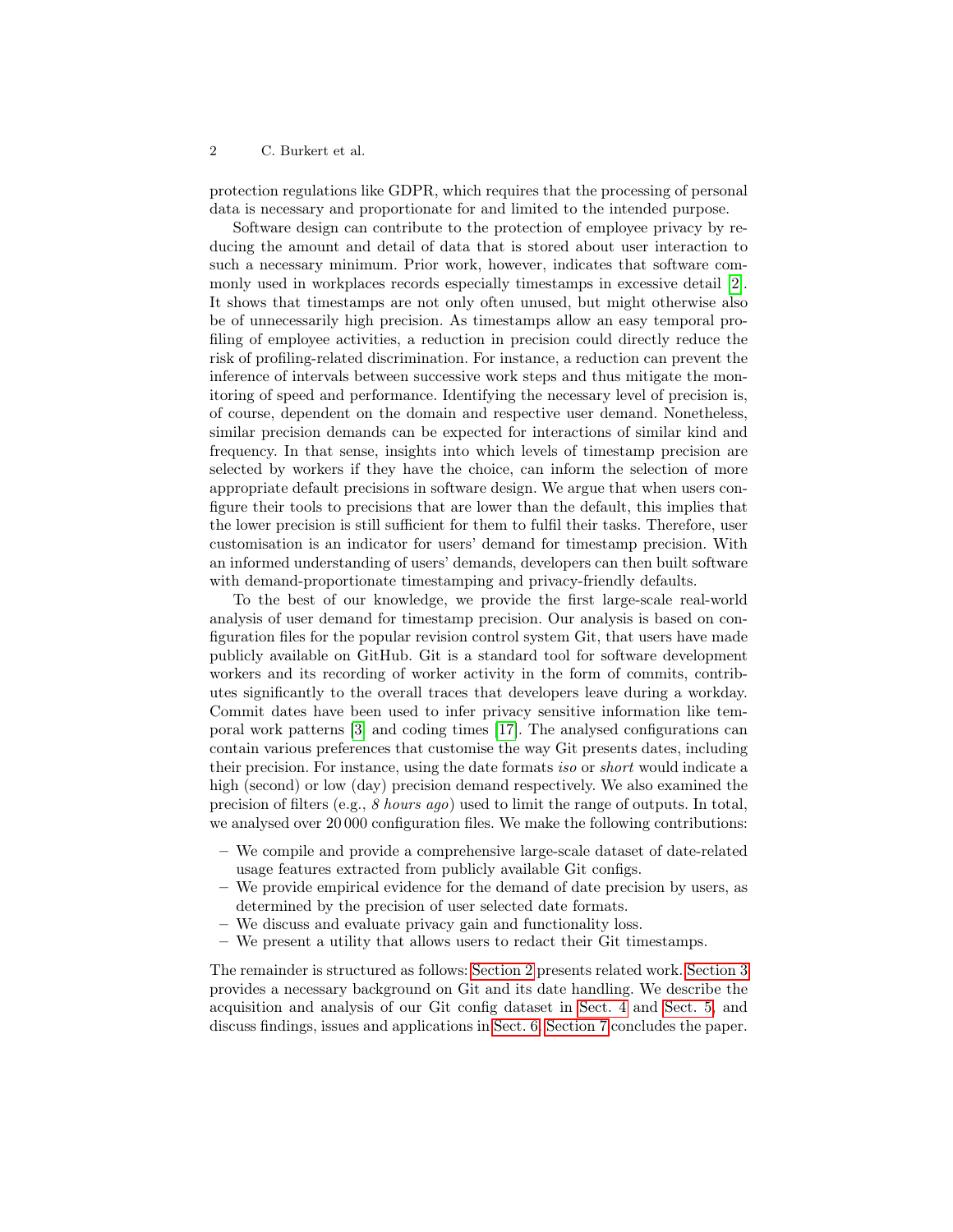# <span id="page-2-0"></span>2 Related Work

To the best of our knowledge, we are the first to gather empirical evidence for the potential of data minimisation in timestamps. In prior work, we inspected application source code in order to assess the programmatic use of timestamps in application data models [\[2\]](#page-16-1). The case study of the Mattermost application found that most user-related timestamps have no programmatic use and only a small fraction are displayed on the user interface. We addressed the potential to apply precision reduction to user-facing timestamps. However, the code analysis could not provide any indication of acceptable levels of reduction. More work has been done on the exploitation of Git timestamps and the potential privacy risks. Claes et al. [\[3\]](#page-16-2) use commit dates to analyse temporal characteristics of contributors to software projects. Eyolfson et al. [\[6\]](#page-16-4) use dates to find temporal factors for low-quality contributions. Wright and Ziegler [\[17\]](#page-16-3) train probabilistic models on individual developers' committing habits in an effort to remove noise from coding time estimations. Traullé and Dalle [\[16\]](#page-16-5) analyse the evolution of developers' work rhythms based on commit dates. Following a more general approach, Mavriki and Karyda [\[13\]](#page-16-6) analyse privacy threats arising from the evaluation of big data and their impact on individuals, groups and society. Drakonakis et al. [\[4\]](#page-16-7) evaluate privacy risks of meta data with a focus on online activity in social media and, e. g., try to infer location information from publicly available data. No work seems to exist that proposes or evaluates temporal performance metrics. Slagell et al. [\[15\]](#page-16-8) proposes time unit annihilation, i. e., precision reduction, to make timestamps less distinct and sensitive. Looking at developer behaviour, Senarath and Arachchilage [\[14\]](#page-16-9) found that while developers typically do not program in a way that fulfils data minimisation, being made aware of its necessity made them apply the principle across the whole data processing chain. With this paper, we also strive to raise the awareness for minimisation of temporal data.

# <span id="page-2-1"></span>3 Theoretical Background: Git and Date Handling

This section provides a background on Git's time and date configuration options. Experts in Git and its date and pretty formatting may jump directly to [Sect. 4.](#page-4-0)

Git's command line interface exposes individual actions like creating a commit or listing the history via subcommands like git commit or git log. Their behaviour can be configured via command line arguments and—to some extent via settings made in configuration files. Frequently used combinations of subcommands and arguments can be set as shortcuts via so-called aliases, similar to shell aliases. For example, the shortcut git ly set in [Listing 1.1](#page-3-0) configures the log subcommand to list all commits since yesterday.

In the following, we describe the role and creation of dates in Git and then explain the date-related features that will be empirically analysed later.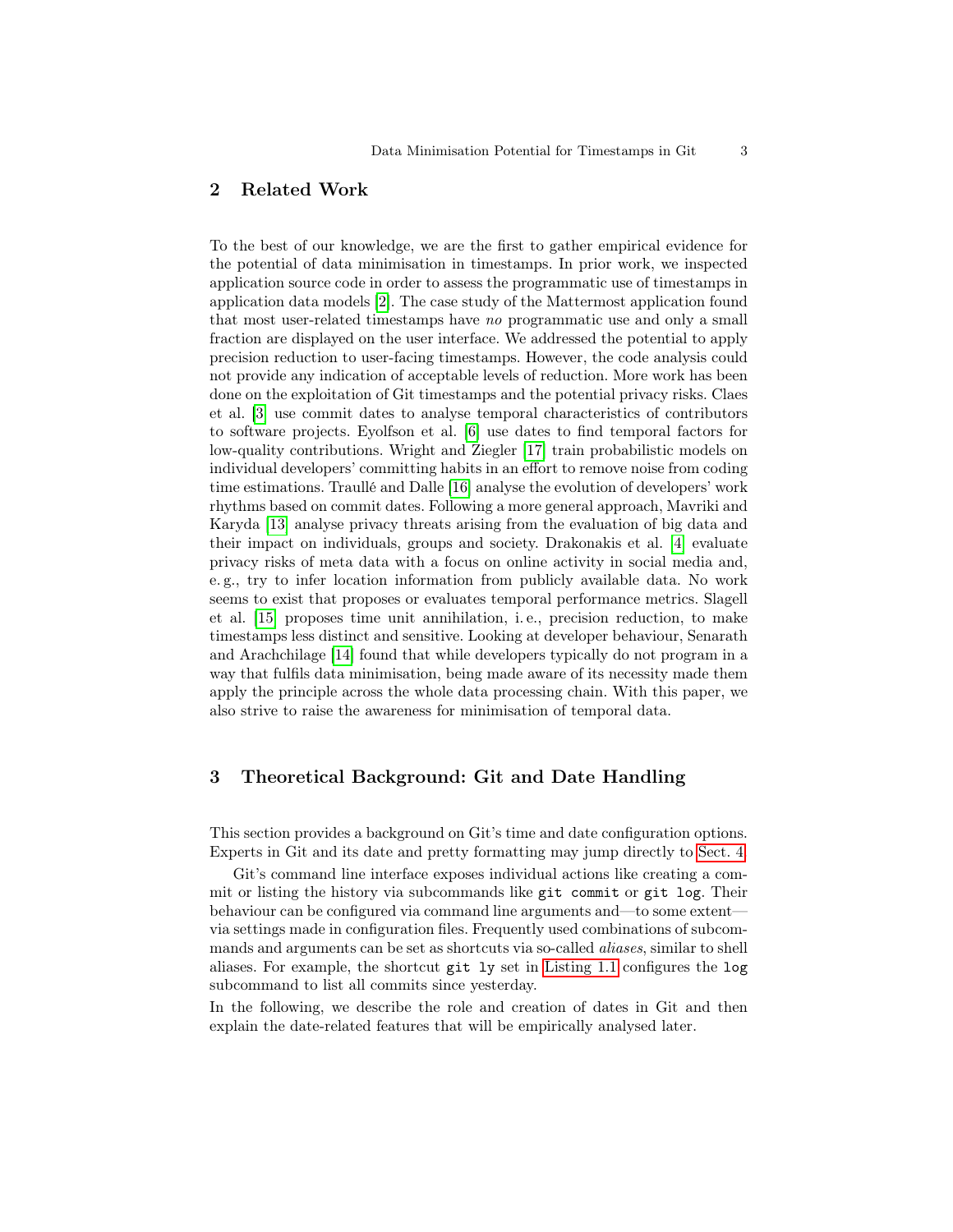Listing 1.1: Examplary Git config

```
[alias]
  ly = log -<i>d</i>ate = human -<i>s</i>ince = <i>y</i>esterday[blame]
  date = short
[pretty]
  my = %h %an (%ai)
```
Table 1: Git's built-in date formats and their precision.

<span id="page-3-1"></span>

| Name       |     | Suffix Precision | Example(s)                        |
|------------|-----|------------------|-----------------------------------|
| default -  |     | second           | Wed Sep 22 14:57:31 2021 $+0200$  |
| human      |     | day to second    | Sep 21 2021 / $7$ seconds ago     |
| iso        | i/I | second           | $2021 - 09 - 22$ 14:57:31 $+0200$ |
| raw        |     | second           | $1632315451 + 0200$               |
| relative r |     | year to second   | 7 years ago / 7 seconds ago       |
| rfc        |     | second           | Wed, 22 Sep 2021 14:57:31 +0200   |
| short      | S   | $\rm{day}$       | 2021-10-04                        |
| unix       | t.  | second           | 1632315451                        |

#### 3.1 Dates in Git

Git associates two types of dates with each commit: the author date and the committer date. Both are usually automatically set to the current date and time, except in case of operations that modify existing commits (e.g., rebases or cherry picks): Here, only the committer date will be updated, but the author date stays as is. Consequently, the author date reflects the time of an initial composition, while the committer date reflects the time of an insertion in the history. Both dates are recorded as seconds since the Unix epoch. Changes to the date precision are not supported by Git. For commit creation, users can provide custom dates through environment variables to use instead of the current. This interface could be used by users to manually set dates with reduced precision. This is however not supported for commands that modify commits in bulk. Here, precision reduction is only possible after the fact, by rewriting the history.

#### 3.2 Features for Date Presentation and Filtering

<span id="page-3-2"></span>Date Formatting. Date formatting is available for subcommands like log and show for commit history information, and also for commands that annotate the content of tracked files with commit metadata like blame or annotate. The formatting option customises how Git renders author and committer dates in the command outputs.

Git offers built-in date formats listed in [Table 1](#page-3-1) and the option for custom format strings which are passed to the system's strftime implementation. The chosen format influences the precision of the displayed date. Five of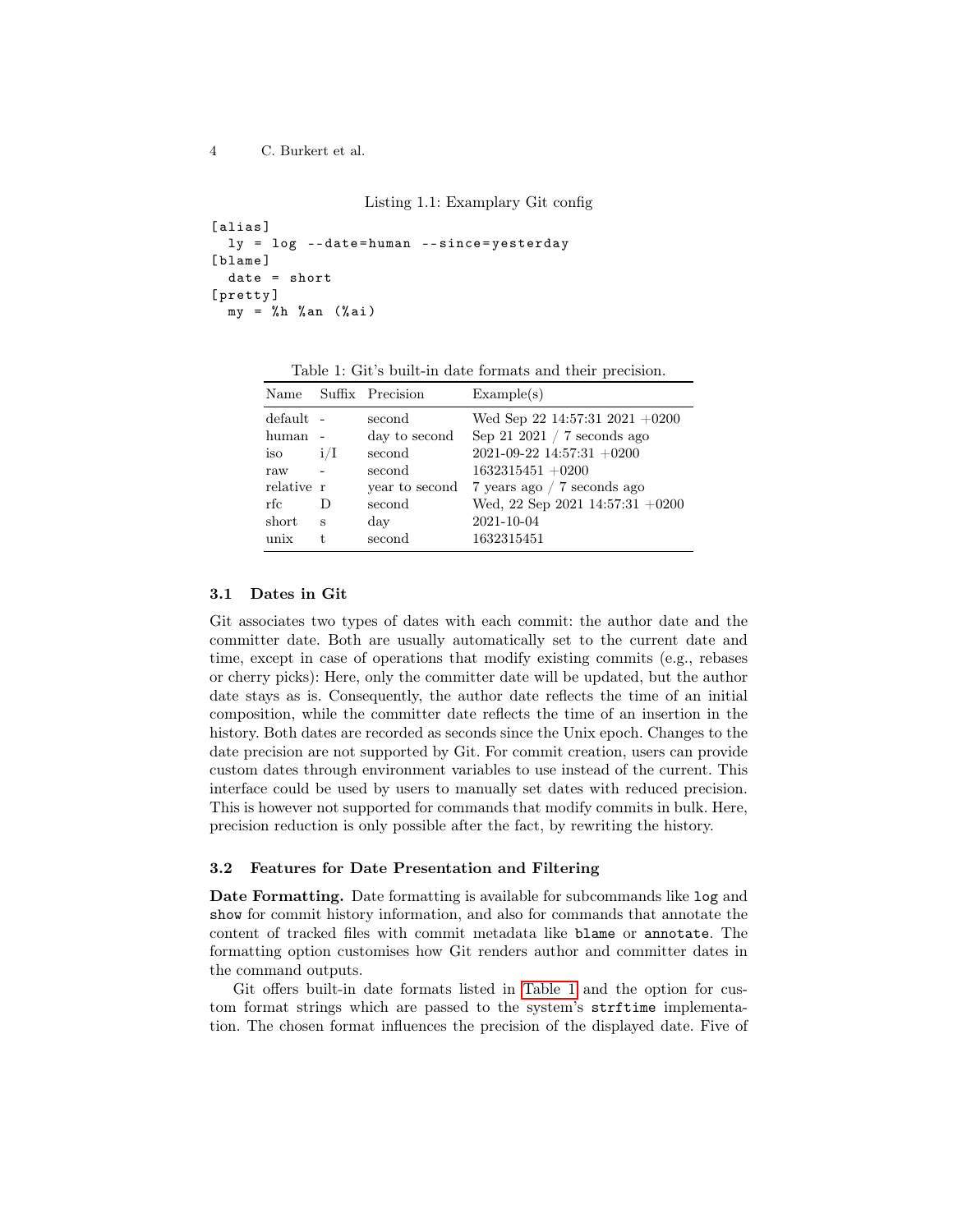<span id="page-4-1"></span>Table 2: Git offers predefined (built-in) pretty formats that vary in which dates they show and with what date format [\(Table 1\)](#page-3-1) those are formatted by default. Some built-ins are fixed to that default and can not be changed by date options.

| Built-in                                  |                          |             | full oneline short medium reference email mboxrd fuller raw                                 |                                         |                     |  |
|-------------------------------------------|--------------------------|-------------|---------------------------------------------------------------------------------------------|-----------------------------------------|---------------------|--|
| Dates used<br>Date Format<br>Fixed Format | none<br>and the state of | $-$ default | $\operatorname{author}$<br>short rfc rfc<br>المناسب والمستنبذ والمستنبذ والمستنبذ والمستنبذ | $\checkmark$ $\checkmark$ $ \checkmark$ | both<br>default raw |  |

the eight built-in formats show the full second precision but in different styles like ISO 8601. The others reduce the displayed date precision: short omits the time, and both *human* and *relative* use variable precisions that are exact (to the second) when the respective date is recent, and gradually less precise with growing temporal distance. Date formats can be set via the command line option --date or via config settings for the log and blame family of subcommands.

<span id="page-4-2"></span>Pretty Formatting. Pretty formatting allows the customisation of commit metadata presentation by commands like log or show, including the names and email addresses of author and committer as well as the dates mentioned above. Like for date formatting, Git offers built-in formats as well as custom format strings with placeholders for each available piece of commit metadata.

Each built-in implies which dates are used (author, committer, or both) and a date format, that—with some exceptions—can be adapted via date options (see [Table 2\)](#page-4-1). In custom formats, the relevant placeholders are %ad for author dates and %cd for committer dates. The built-in date formats (cf. [Sect. 3.2\)](#page-3-2) are available as modifiers. For instance, %cr will set the committer date in the relative format. Hence, placeholders offer a way to adjust dates separately for each type and independently of other configurations. As shown in [Listing 1.1,](#page-3-0) custom pretty formats can also be set as aliases in a config.

Date Filtering. Some Git subcommands offer limiting their output based on temporal constraints. By passing --since or --until to log, it will list only commits committed since or until the given reference. References can be given in a wide range of syntaxes and formats, as absolute points in time, time distances, and combinations thereof (e.g., April 2020,  $01/01$  last year, or 8 hours ago). Git understands a set of common temporal reference points like midnight or yesterday. We call those points of reference.

# <span id="page-4-0"></span>4 Dataset Acquisition

The basis for our analysis of timestamp precision demand are Git configuration files (configs). To the best of our knowledge, there was no previously available dataset of Git configs or derivations thereof. For that reason, we compiled a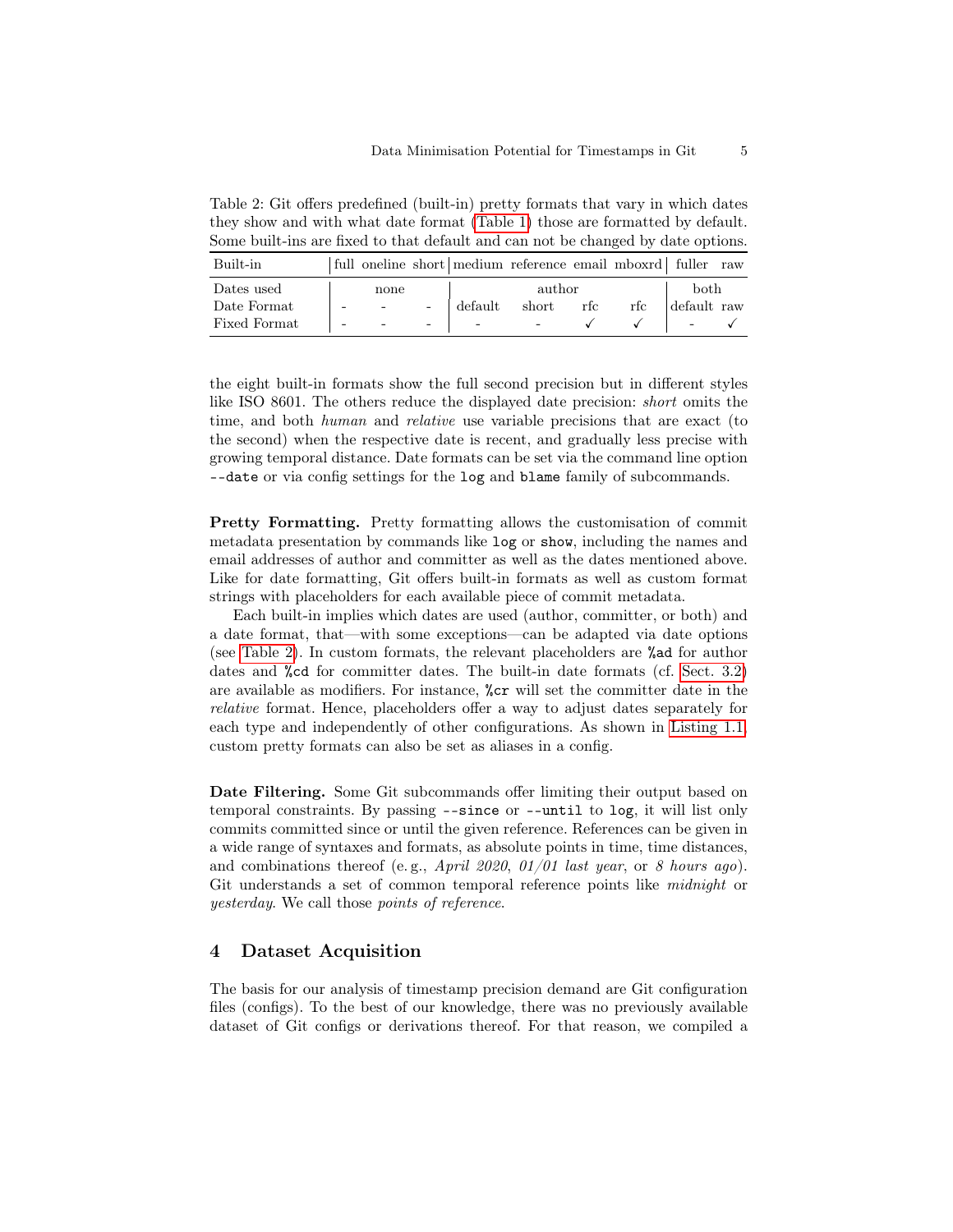dataset based on configs that users published on GitHub. This section describes the identification of the relevant files, their extraction, de-duplication, and the subsequent feature extraction. We also discuss ethical and privacy concerns.

#### 4.1 File Identification and Extraction

Git supports a multi-level hierarchy of configs from the individual repository level to the user and system level [\[9,](#page-16-10) git-config]. We limited our data acquisition to user-level configs, in which users typically set their personal preferences and customisations. These configs are located as .gitconfig in the user's home directory. GitHub recognises these files in repositories hosted on their service and assigns them the  $Git$  Config content language tag. To perform automatic searches, we used the code search endpoint of GitHub's REST API [\[11\]](#page-16-11). Due to strict rate limiting and the high load that large-scale code searches might induce on Git-Hub's servers, we added another condition to narrow down the search to configs that include alias definitions. The resulting search is alias language:"Git Config". We ran the acquisition on Sep 17th, 2021. It yielded 23691 matching files.

The code search API returns a paginated list including URLs to access the matching files. To obtain all files, we had to overcome GitHub's limitation to return at most 10 pages per query with 100 items each. To do so, we built a crawler that finds small enough sub-queries by using file size constraints. We found that result pages are not necessarily filled to their full 100 items, probably due to pre-emptive processing. We extracted 20 757 matches (88%).

## 4.2 De-duplication

Users might include the same config multiple times in the same or different repositories. To avoid an overrepresentation of users through duplicates, we compared the cryptographic hashes of each config: If a hash occurred more than once within the namespace of the same user, we included only one instance in our dataset. If namespaces differed, we included both instances. We argue that the latter does not constitute a duplicated representation, but a legitimate appropriation by another user and should therefore be counted. Also note that GitHub's Search API does not index forks unless their star count is higher than their parent's [\[11\]](#page-16-11). Forks do therefore not introduce unwanted duplicates to our dataset.

We identified and excluded 345 duplicates, i.e., configs that occurred repeatedly in the same namespace. We noticed 554 re-uses of configs in different namespaces. After de-duplication, our dataset comprised configs from 19 468 unique users. 695 users (3.6%) contributed multiple non-identical configs, which accumulate to 1637 configs (8.4%). We argue that those configs should not be excluded, as users might use different configs in different contexts to serve different use cases. Hence, we include them to capture as many use cases as possible.

## 4.3 Feature Extraction

Having extracted the content of matching configs from GitHub, we subsequently tried to parse each config and extract usage information about the date-related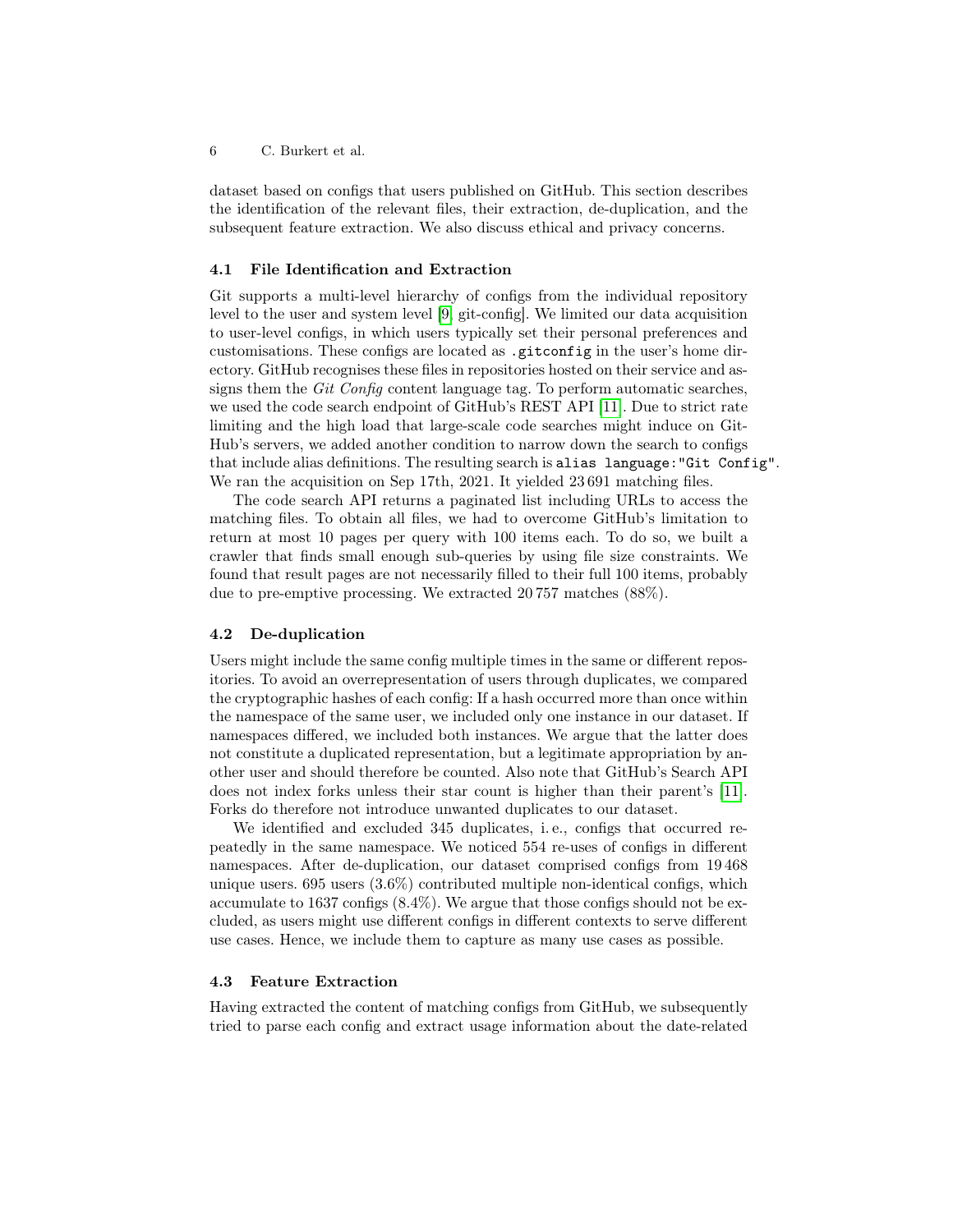<span id="page-6-0"></span>

|              |  |                 |  |  | annotate blame diff-tree log rev-list shortlog show whatchanged |
|--------------|--|-----------------|--|--|-----------------------------------------------------------------|
| date         |  | $\mathcal{N}^*$ |  |  |                                                                 |
| pretty       |  |                 |  |  |                                                                 |
| since /until |  |                 |  |  |                                                                 |
|              |  |                 |  |  |                                                                 |

Table 3: Support for date-related features in Git subcommands.

\*=undocumented, †=disfunctional

features described in [Sect. 3.](#page-2-1) In the following, we first describe our process of finding and verifying Git subcommands that support the features in question. After that, we briefly describe the extraction result.

To ensure that all relevant subcommands were regarded during extraction, we first searched and inspected the manual pages of each subcommand for the respective command line options. To compensate for any incompleteness or incorrectness in the manuals, we performed automatic tests to check whether any of the date-related options are accepted and make a difference to the resulting output. As a result, we identified discrepancies in terms of undocumented feature support as well as non-functioning documented support (in Git version 2.29.2), which we extracted nonetheless. The feature support is shown in [Table 3.](#page-6-0)

We performed the feature extraction on all downloaded configs. 41 configs could not be parsed due to invalid syntax. The extraction result comprises usage counts for all options described above as well as derived precision information. We have made the dataset available on GitHub [\[1\]](#page-16-12).

## 4.4 Potential Ethical and Privacy Concerns

Compiling a dataset of users' Git configurations might raise concerns about the ethics of data extraction or user privacy. We carefully designed our process to address potential concerns.

Code search queries cause a higher load for GitHub than other requests. However, using it enabled us to significantly reduce the total number of queries compared to alternative approaches like searching for repositories named dotfiles (about 150 000 matches). Conducting a pure filename based search is also only possible via code search and would have yielded more than three times as many results without the constraint of the alias keyword. We are therefore convinced that our approach minimised the load on GitHub compared to other approaches. In general, we followed GitHub's best practices [\[10\]](#page-16-13).

Regarding user privacy, our dataset only includes configs that users made public on GitHub. The common practice of publishing dotfile repositories follows the spirit of sharing knowledge with the community and providing others with a resource of proven configurations. However, we cannot rule out that an unknown proportion of users uploaded their configuration accidentally or not knowing that it will be public. Our extraction is therefore designed to only extract feature usage counts and no free-form data. This ensures that no identifying information,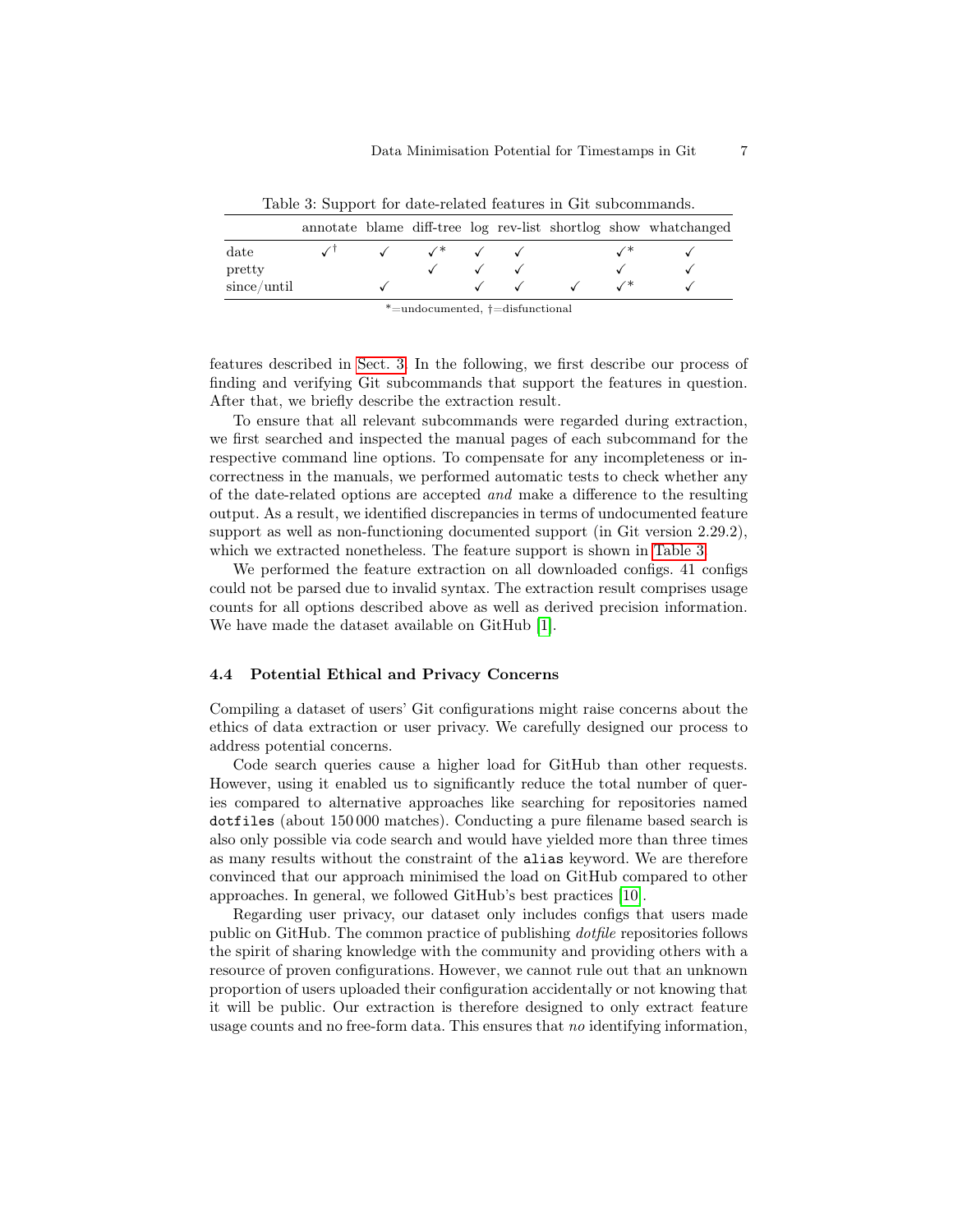| Aliases          | Mean Std. $Q_1$ $Q_2$ $Q_3$ |           |          |          |                | in $%$           |            |     | total date pretty since |  |
|------------------|-----------------------------|-----------|----------|----------|----------------|------------------|------------|-----|-------------------------|--|
| subcommand       |                             | 15.5 22.4 | 4        | 9        | -19            | annotate         | 28         | 0.0 |                         |  |
| - shell          | 3.5                         | 8.6       | $\Omega$ |          | $\overline{4}$ | blame            | 396        | 2.0 | ۰                       |  |
| - log-like       | 2.3                         | 3.1       |          |          | 3              | diff-tree        | 169        | 0.0 | 0.0                     |  |
| - blame-like     | 0.0                         | 0.2       | $\theta$ | $\theta$ | $\theta$       | log <sub>1</sub> | 41467 23.7 |     | 76.4                    |  |
| - filter capable | 2.3                         | 3.3       |          |          | 3              | rev-list         | 194        | 0.0 | 5.7                     |  |
| pretty format    | $0.0^{\circ}$               | 0.3       | $\theta$ | $\theta$ | $\theta$       | shortlog         | 2202       |     |                         |  |
|                  |                             |           |          |          |                | show             | 3440       | 9.0 | 19.0                    |  |

<span id="page-7-1"></span>Table 4: Alias definitions and date-related feature usage in the dataset.

(a) Descriptive statistics about the absolute frequencies of subcommand aliases with sub-types as well as pretty format aliases per config.  $(Q_i: i\text{-th quartile})$ 

(b) Relative frequency of feature usage in aliases for subcommands (if supported).

whatchanged 553 3.6 14.7 -

sensitive data or unwanted disclosures like cryptographic secrets are included. We thus deemed it unnecessary to seek approval from the university ethics board.

# <span id="page-7-0"></span>5 Data Analysis

The extracted config features are the basis for our analysis described in this section. To put the findings into perspective, we first provide some basic statistics about the composition of our dataset, before we then analyse users' choices for formatting and filtering, and derive date precisions from them.

We extracted features from 20 369 files. [Table 4a](#page-7-1) provides descriptive statistics about the per-config frequencies of subcommand and pretty format aliases. Overall, we extracted 315 520 definitions of subcommand aliases. On average, each config provided 15.5 such aliases. We identified and excluded in total 71 727 (23%) aliases with shell expressions. [Table 4b](#page-7-1) provides relative occurrences of features accumulated per subcommand. We found that pretty formatting is very commonly used for log (76%), but less for other subcommands. Date formatting is used fairly often for log as well (24%), but far less for others.

## 5.1 Date Formatting

We analysed the usage of date formats in subcommand aliases and the two config settings for log and blame. The usage in subcommand aliases is dominated by aliases for log (see [Fig. 1a\)](#page-8-0), since almost a quarter of the more than 41 000 log aliases use date formatting. The prevalent formats are relative and short. Aliases for the show subcommand predominantly use the *short* option.

We saw a low use of the settings log.date and blame.date. Only 491 log and 68 blame date formats were set by users, less than 10% of which are custom format strings (see [Fig. 1b\)](#page-8-0). The relative format is again the most popular, but in contrast to command aliases, short is only forth after iso and default. Note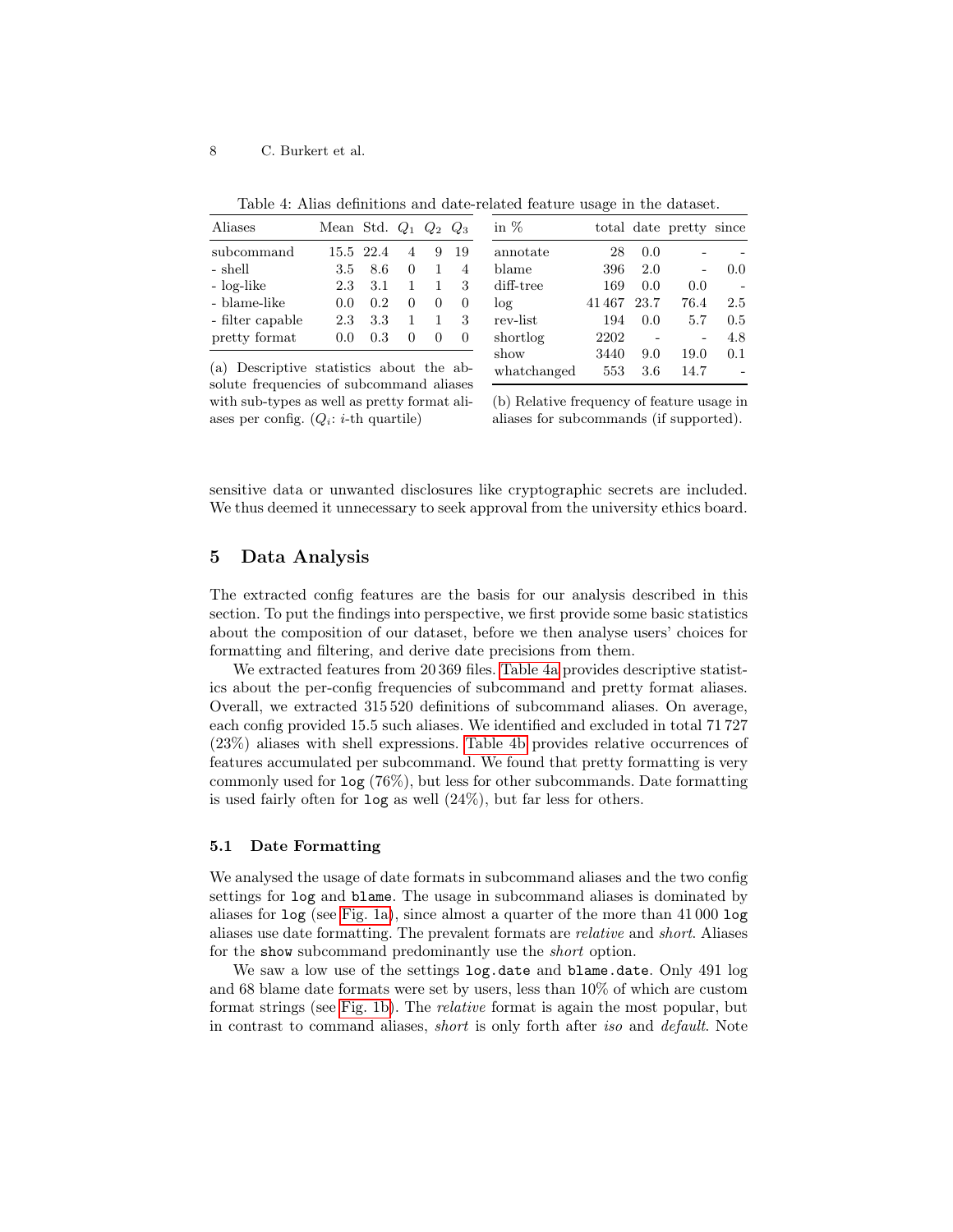<span id="page-8-0"></span>

(a) used with --date in command aliases

(b) used for config settings

Figure 1: Distribution of date formatting options used as arguments in subcommand aliases or as config settings. The most frequent options vary noticeably between those contexts: short is much less common in settings than in aliases.

<span id="page-8-1"></span>Table 5: Date usage in pretty formats across all configuration options.

|                                 | built-in $[\%]$ |     |     |  | custom $[\%]$ |                            |                                                             |     |  |
|---------------------------------|-----------------|-----|-----|--|---------------|----------------------------|-------------------------------------------------------------|-----|--|
|                                 |                 |     |     |  |               |                            | total none author committer both none author committer both |     |  |
| command aliases $ 32\,430 31.1$ |                 | 0.5 | 0.0 |  |               | $1.3$   9.9 28.1           | 27.3                                                        | 1.5 |  |
| pretty aliases                  | $594$ 0.0       | 0.0 | 0.0 |  |               | $0.3 \mid 15.2 \quad 48.0$ | 30.0                                                        | 6.6 |  |
| format.pretty                   | 603 10.0        | 2.0 | 0.0 |  |               | $6.6$ 1.3 48.6             | 29.4                                                        | 2.2 |  |

that the high number for the default format is due to users having selected the default-local option. As localisation does not factor into date precision, we have counted all localised options for their non-localised correspondent.

Due to the overall low adoption of custom date format strings in conjunction with their comparatively complex and system-dependent interpretation, we omitted them from further analysis.

# 5.2 Pretty Formatting

Date Usage. We analysed which (if any) date types are used in pretty formats for command aliases, pretty.\* aliases, and the format.pretty setting. For built-in formats, we classified the date use according to documentation [\[9,](#page-16-10) gitlog], which we verified experimentally. For custom formats, we considered a date type as present if the corresponding placeholder (e.g., %ad for author) is contained and not escaped. If we encountered the use of a user-defined format alias, we resolved the alias and proceeded as if the resolved format was directly used. The results are shown in [Table 5](#page-8-1) and described in the following.

Pretty usage in command aliases is also dominated by log. Over three quarters of all log aliases use pretty formatting. The largest proportion of these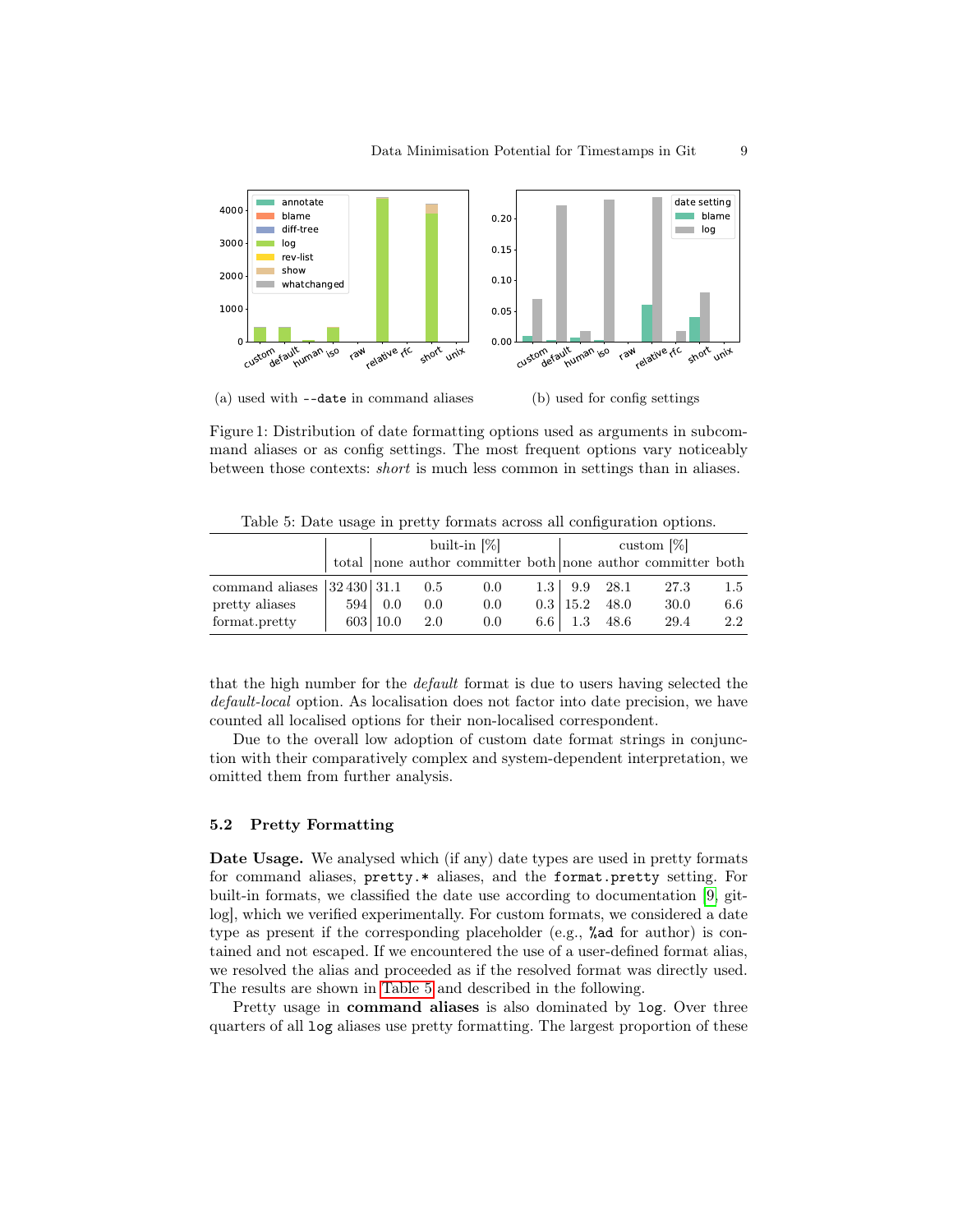<span id="page-9-0"></span>

(a) custom formats in subcommand aliases (b) format aliases and format.pretty



formats use no dates at all. 31% are built-ins with no date and about 10% are date-less custom format strings. We found that oneline with over 90% is the only built-in with frequent use in aliases. Custom formats with either author or committer date are used in around a quarter of formats each. Formats with both dates make up less than 3% combined. Regarding pretty format aliases, we extracted 594 uses, which are almost entirely user-defined formats. Their date usage varies significantly from subcommand aliases: Almost half the formats exclusively use author dates and 30% exclusively use committer dates. 15% contain no dates. Regarding format.pretty settings, we found 603 configs that use this feature. Here, most occurrences of built-in formats have no (10%) or both dates (7%). The usage of exclusive author and committer dates in custom formats closely corresponds to our observation for pretty aliases, with about 80% combined. However, only about  $1\%$  are custom formats with no date. It appears that demand for date-less formatting is satisfied by built-in formats.

Date Modifiers. As described in [Sect. 3.2,](#page-4-2) custom pretty formats in addition to choosing the desired date type, also allow a rudimentary date formatting.

For **command aliases**, *date* and *relative* are the most common modifiers (see [Fig. 2a\)](#page-9-0). More than  $75\%$  of committer and  $40\%$  of author dates use the *relative* modifier. The *short* date format receives almost no usage. The *date* modifier, which makes the output dependent on  $-$ -date and related settings, is used for about 40% of author dates and about 15% of committer dates. The modifier usage in pretty format aliases is illustrated in [Fig. 2b](#page-9-0) (blue bars). Most used is the *relative* format with combined over  $50\%$ , followed by the adaptive *date* modifier with about 35%. The usage in **format.pretty settings** is depicted by the green bars in [Fig. 2b.](#page-9-0) Similar to format aliases, date and relative are by far the most used modifiers with about 40 and 55% each.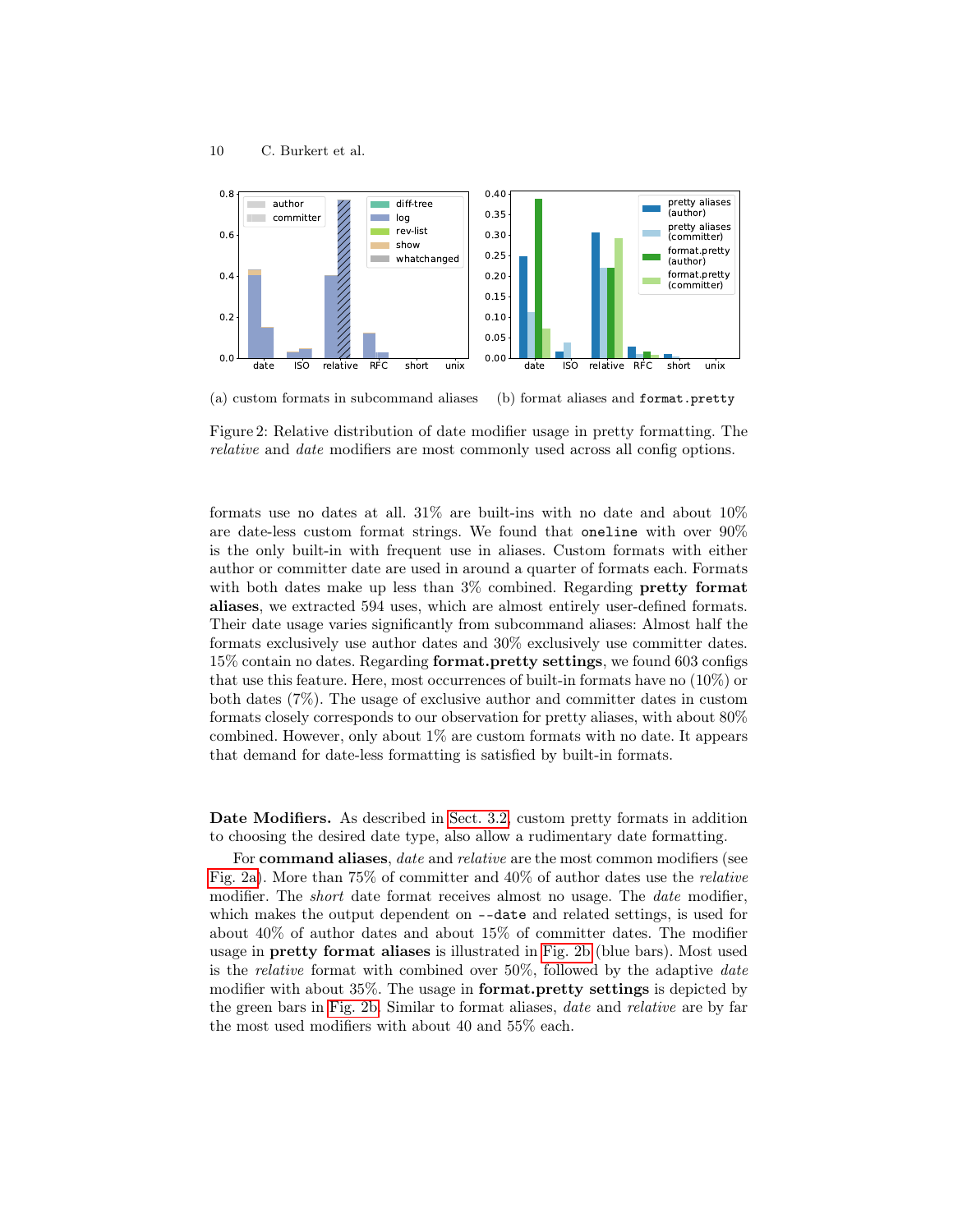<span id="page-10-0"></span>

Figure 3: Distributions of date output precision across the formatting options. Second precision is least common in alias definitions for log-like subcommands (regarding --pretty and --date) which also have the most frequent use.

#### 5.3 Resulting Date Output Precisions

Based on the previous analysis, we could determine the precisions of dates displayed as a result of using the extracted configs. The precision directly follows from the used date format (see [Table 1\)](#page-3-1) and can be either second, day, or variable. The effective precision of variable formats depends on the recency of the event and ranges between day and second. As we cannot resolve this variability, we will leave it as a third precision in between. Formats with no dates are not considered in this section.

For subcommand aliases supplying explicit --pretty formats, we proceeded differently for built-in and custom formats: For built-ins a with fixed date format, the precision directly follows from the fixed format. For instance, email hard-codes the rfc format which has a precision of seconds. The precision of all other built-ins is determined by the --date option, or—if none is given—by the log.date setting or its default, the *default* date format. The same date format resolution applies, if custom pretty formats use the date modifier. Otherwise, the resulting precision directly follows from the used modifier. Note that the about 1.5% of custom pretty formats that use both date types could therefore use a different precision per type. In that case, we considered the higher precision of the two for our further analysis. For that purpose, we used the following sort sequence of precisions: day  $\langle$  variable  $\langle$  second. [Fig. 3](#page-10-0) illustrates, e.g., that 60% of subcommands' pretty formatting that contains date information effectively display it with a variable precision. And over 90% of pretty-capable (log-like) aliases that supply --date options display with variable or day precision.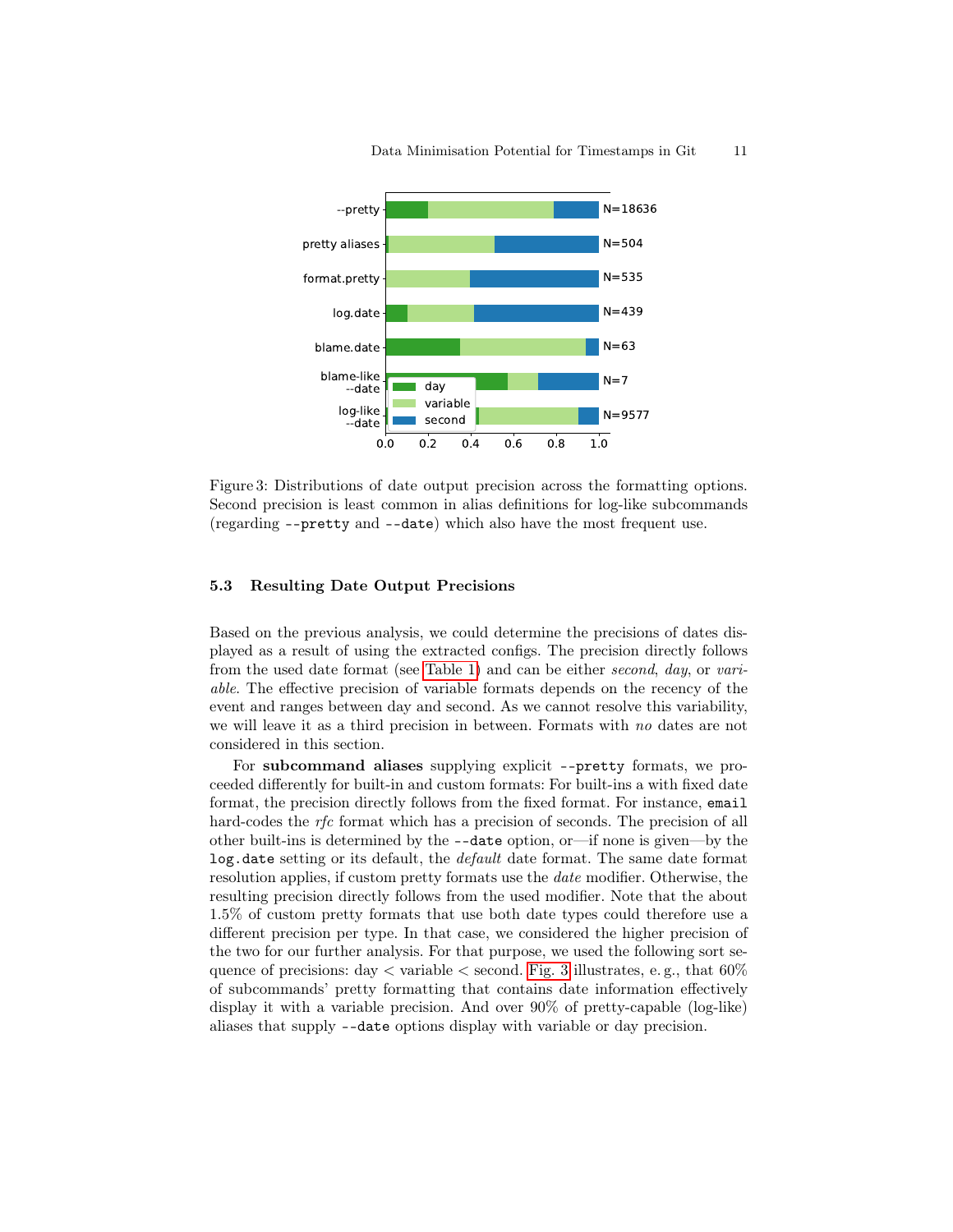We applied the same evaluation to pretty formats set as **format aliases** and the format.pretty option. Since both settings are taken outside the context of a command invocation, considering possible --date options is not applicable. Otherwise, we followed the process described above to determine the applicable date format, including considering potential log.date options. In contrast to subcommand aliases, day precision outputs are negligible and second precision output is much more common with about 50 to 60% (see [Fig. 3\)](#page-10-0).

## 5.4 Date Filters

We found that date filter usage is again dominated by  $log$ . In general, it appears to be an infrequently used feature, with only 2.5% among log aliases. In relative terms, it is most commonly used in shortlog aliases. We also found that among the date filtering options, --since makes up for almost the entire feature usage, whereas --until is almost exclusively used in combination with since. All figures include the alternative names --after and --before.

Extraction Methodology. In contrast to date formatting, the precision of filters does not follow directly from a set of predefined options. Moreover, the leniency of the filter parser makes it difficult to cover all allowed inputs during precision classification. For that reason, we decided to directly use Git's parser code for our analysis. We sliced the responsible functionality from the official Git source code [\[8,](#page-16-14) v2.32.0-rc2] and linked the functions with our analysis tool. We instrumented Git's date parser at 25 locations to keep track of the smallest unit of time addressed by a filter. This is illustrated by the following two examples:

|      | 1 hour 30 minutes ago | yesterday 5pm |      |
|------|-----------------------|---------------|------|
| hour | minute                |               |      |
|      |                       | dav           | hour |

In the first example, the smallest unit is given in minutes, so we consider the filter to have minute precision. In the second example, the smallest unit is given by the full hour, thus we consider the filter to have hour precision. We excluded date filters containing shell command substitutions, of which we identified 26 (2.2%). Another 7 were rejected by Git as invalid, leaving 1156 valid filters.

Precision Classification. When classifying date filter precision, the question arises whether the hour 0 should be treated as hour precision like every other hour value, or as an indicator for the lower day precision. In order to not underestimate the demand for precision, we assumed the hour precision. This is also in concordance with the midnight point of reference (POR). The available precision levels are the date unit based precisions year to second (including week), supplemented by the *undefined* precision which is assigned if date filters use the PORs now or never which allow no classification. [Fig. 4](#page-12-1) illustrates the resulting precisions. Most date filters are in the day precision (46%), followed by hour  $(23\%)$  and week  $(18\%)$ . Precisions higher than *hour* make up less than 0.5%.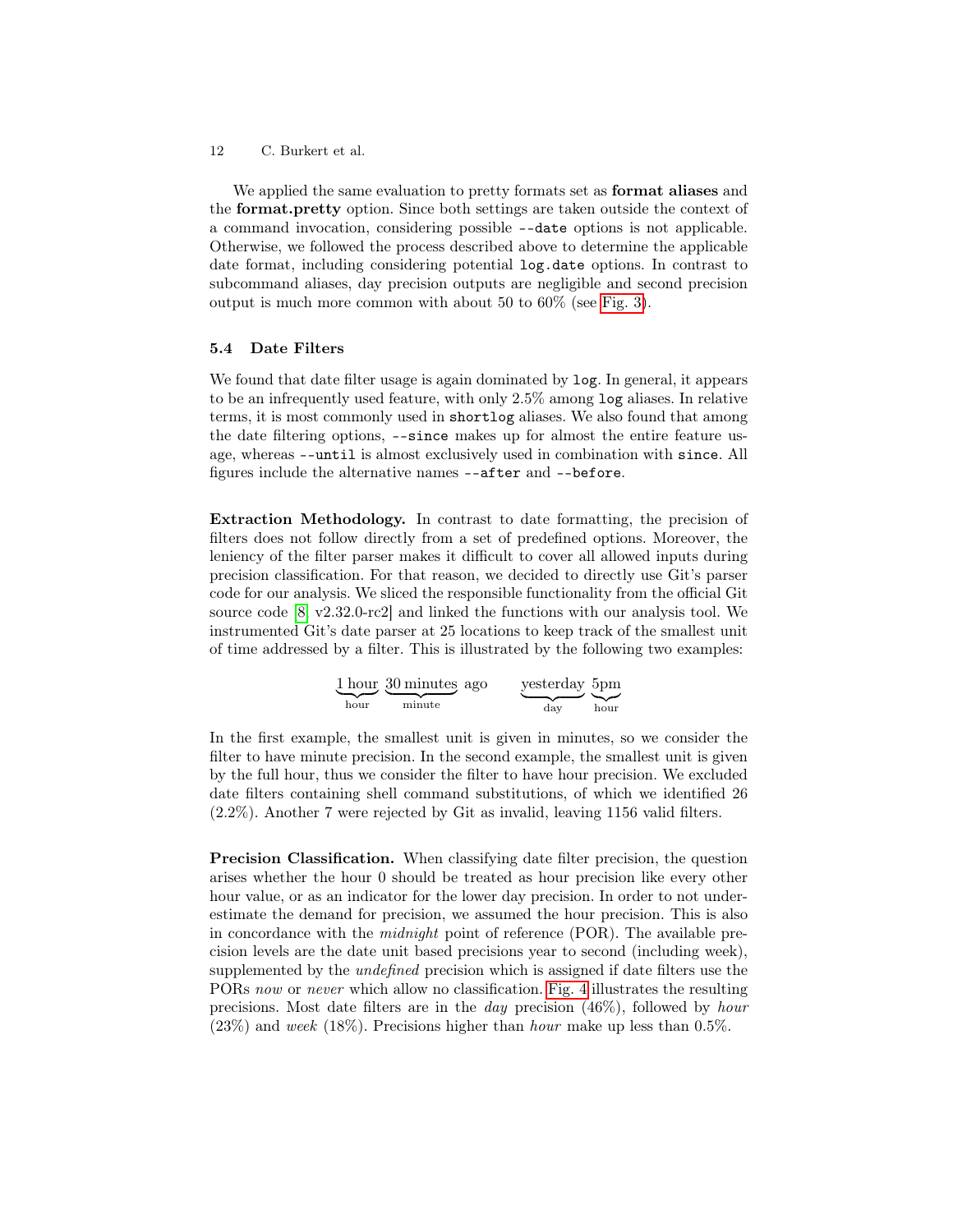<span id="page-12-1"></span>

Figure 4: Overall distribution of precisions that are implied by the date filters used for the --since or --until options in subcommand aliases. Day precision is by far the most common. Filters with precisions higher than hour have almost no use at all.

# <span id="page-12-0"></span>6 Discussion

In the following, we discuss the privacy gain and functionality loss related to precision reduction, as well as possible objections to the representativeness of our dataset. Additionally, we present options to reduce date precision in Git.

#### <span id="page-12-2"></span>6.1 Privacy Gain and Functionality Loss

In principle, the GDPR mandates data minimisation regardless of achievable privacy gains. Legally, the necessity of data needs to be argued and not its harmfulness to privacy. Nonetheless, to evaluate technical minimisation approaches, some notion of privacy gain might be of interest. Benchmarking the effectiveness of timestamp precision reduction based on known inference techniques is however highly context specific and ignorant to future technical developments. Moreover, timestamp-specific inference techniques are scarce (cf. [Sect. 2\)](#page-2-0). Instead, we argue that a data-oriented evaluation of statistical properties like changes in distribution are more conclusive of discriminatory power and minimisation effects. For instance, the number of distinguishable activity points over a given period expresses an attacker's ability to observe intervals between actions, which might be used to monitor users' throughput. Following that method, we evaluated the effect of different precision reductions on real-world Git data. This provides additional empirical evidence on the question whether a reduction within the precision range of our previous demand analysis, i. e., no less than day precision, could meaningfully improve user privacy.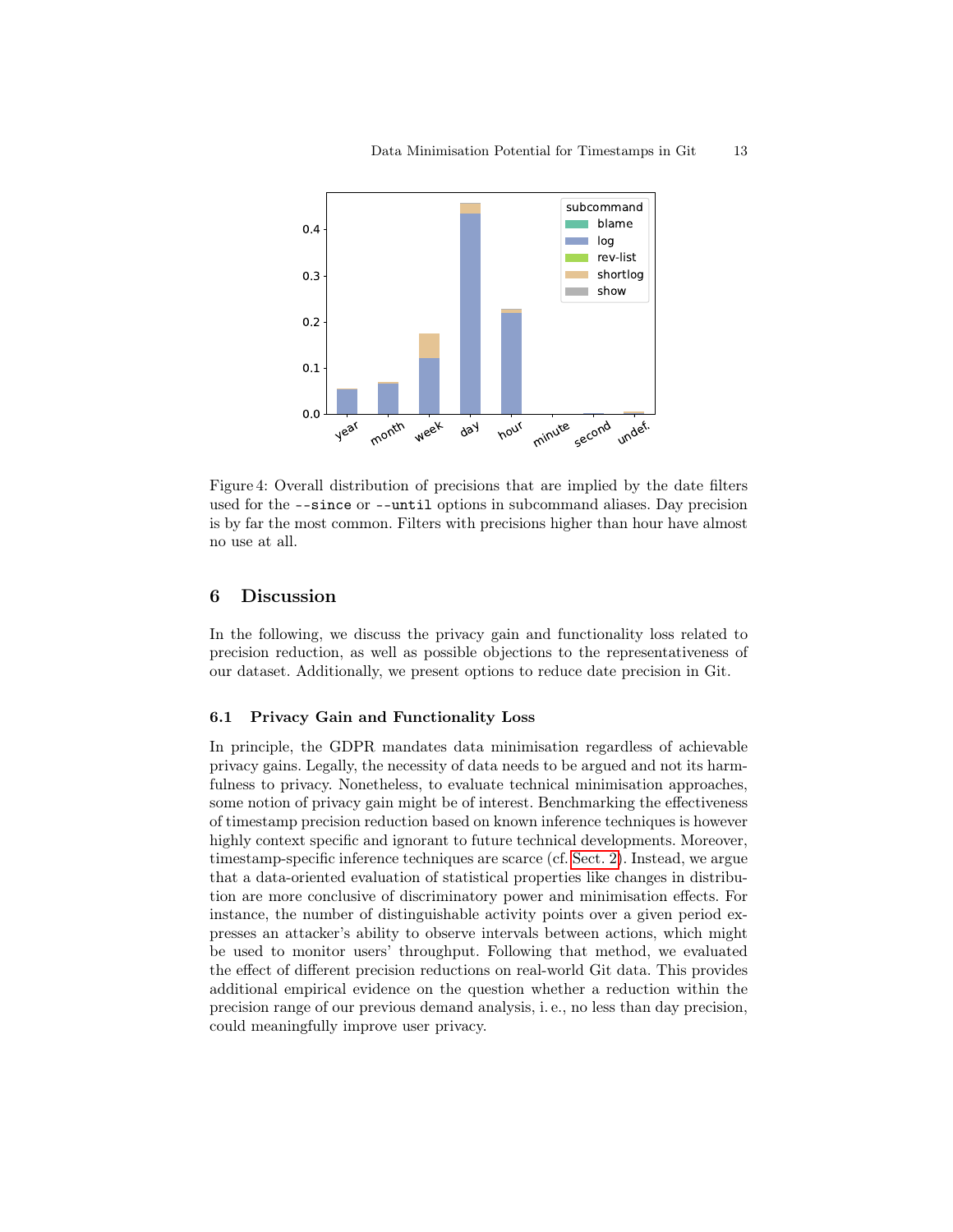<span id="page-13-0"></span>

Figure 5: The share of users' distinct Git dates decreases fast with increased precision reduction, as evaluated on a GitHub snapshot of 360 million commits. At a 1 hour precision level, more than half of the median user's timestamps are indistinguishable from their chronological predecessors, thus preventing the inference of the temporal intervals between the respective activities.

We obtained commits from a GitHub mirror curated by the GHTorrent project [\[12\]](#page-16-15), which contains all public GitHub activity since 2012. Based on a snapshot from April 1st, 2019, we extracted all commits from users with a total of one to ten thousand commits each, calculated over the full lifespan of the dataset. We argue that this sample of users adequately represents frequently active users without introducing much bias by bot-driven accounts that is expected to increase on more active accounts, given that ten thousand commits equates to almost four commits per day, for every day in the scope of the dataset. To nonetheless compare the findings, we also performed the analysis on the sample of users with between 10 and 100 thousand total commits. The expectation being, that the more commits a user has, the higher their activity density, and hence the higher the observed precision reduction effects. In total, we analysed 360 million commits by 160 thousand users in the range of one to ten thousand commits, and 100 million commits by 5000 users in the range of 10 to 100 thousand commits.

For each user, we counted the number of distinct activity points in time at various precision reduction levels from five minutes to one day. Activity points in time are given by the commit dates and are regarded as distinct, if—after applying the precision reduction—the remaining significant date information differs. The precision reduction is applied by rounding towards the next smaller integral multiple of the precision. As [Fig. 5](#page-13-0) shows, a 5 minute reduction level already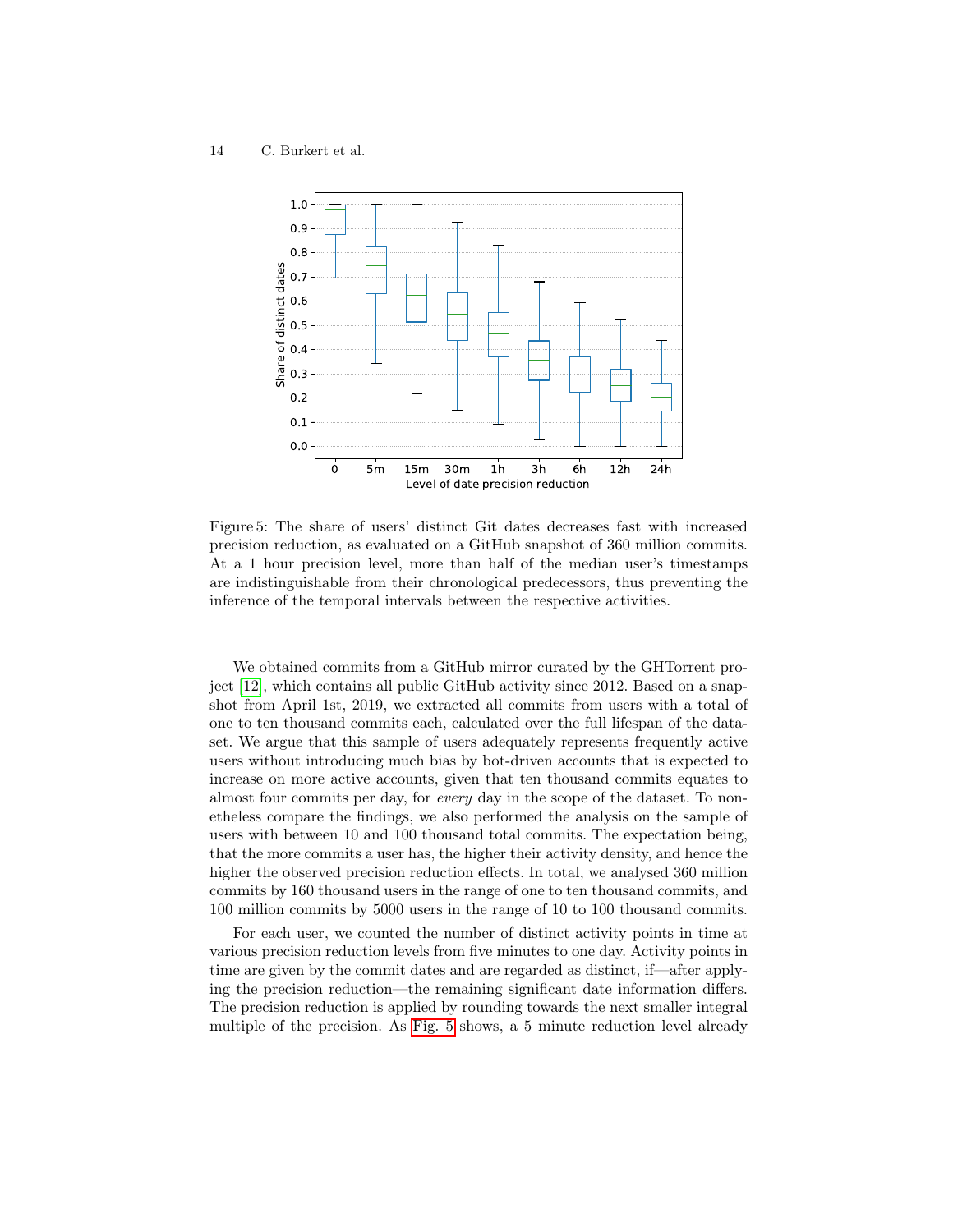results in only 75% distinct dates (median), and less than 50% at 1 hour. With the sample of very active users, we saw 54% and 28% for 5 minutes and 1 hour respectively. This indicates that a moderate precision reduction already prevents monitoring of intervals for a significant share of activities.

Functionality loss on the other hand is relevant to evaluate the cost of minimisation techniques. Such loss could be caused to the minimised application itself or to attached processes and workflows. As Git itself does not programmatically use commit dates but only passes them on, there is no direct loss of functionality or integrity. Usability should only be effected in the sense that users get unexpected results, e. g., for filtering, if they were unaware of the precision reduction. For instance, if a commit occurred within the last minute but was reduced to hour precision, a filter for until 30 minutes ago would list this command, provided no further precautions where taken. Such precautions could be to show a notice if filters conflict with timestamp precision or to reject them. The extent to which precision reduction affects Git workflows is of course very subjective. Our empirical data on chosen display and filter precisions is one indicator for reduction impact. Any reduction within the range of those commonly chosen precisions would have limited loss for workflows based on our analysed features. In qualitative interviews with four DevOps workers of different seniority, their stated interest in timestamp precision varied from no interest to precise oversight of team activities. This underlines our assumption that workflow-related interest in precise timestamps might be more driven by individual mannerism than procedural necessities. As user privacy should not be left to individual discretion, tools like Git should support to enforce the precision levels agreed upon on a per-team basis.

#### 6.2 Representativeness and Limitations

Configurations on GitHub might not be representative for the overall user base of Git. Only users that desire a behaviour different from the default even make certain settings like aliases. However, a motivation to define aliases in general, is to make frequently used commands and arguments more easily accessible. Such settings are therefore not necessarily motivated by a wish to change default behaviour. We argue that the subset of users that define aliases is therefore not necessarily biased towards a date-related behaviour that differs from the default. The analysed settings might require a more experienced Git user to discover and use them. In that sense our analyses might be biased towards such users. To assess whether experience influences precision demand, future research could correlate our precision analysis with, e. g., commit counts. We argue that experience certainly factors into the discoverability of options, but presumably less into their configuration. Whether or not users need second-precision dates in a log output is likely unrelated to their experience.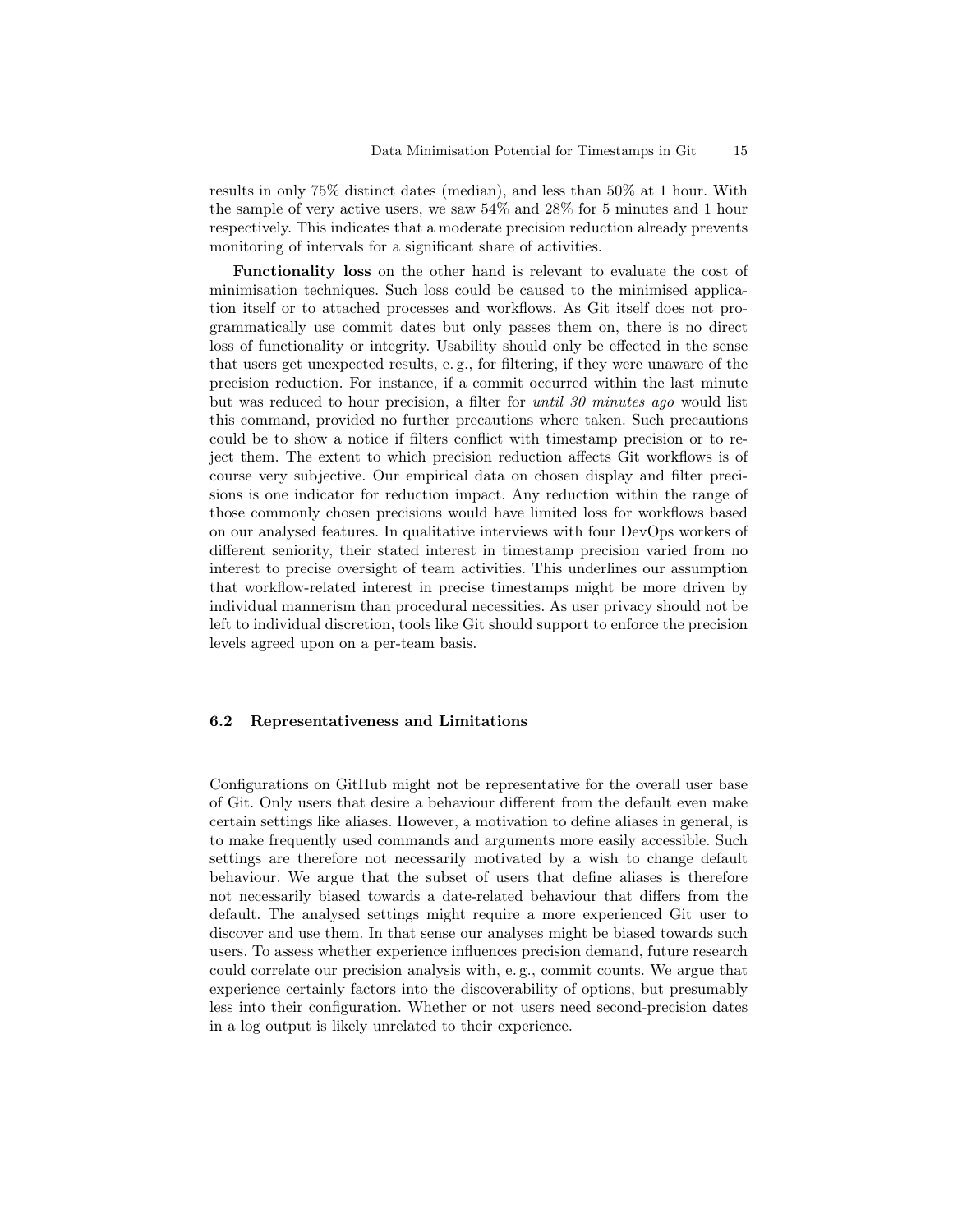#### 6.3 Timestamp Reduction Approaches and Tools

Timestamp reduction could be applied on the presentation level, but to hinder performance monitoring and not be easily circumventable, it should be applied during recording. Wherever precision demand is highly user-specific, the recorded precision should be customisable. Nonetheless, a privacy-friendly default should be chosen that reflects most needs. If Git users wish to reduce the precision with which their actions are timestamped, they find no support to do so in Git today. And as dates are included in the input to the hash function that determines the commit hash, retroactive reductions interfere with hash chaining and history keeping. As such, modification to the dates might cause diverging Git histories. To nonetheless provide users with the option to reduce their timestamp precision, we built git-privacy [\[5\]](#page-16-16), a tool that uses Git hooks to reduce timestamps while avoiding conflict with previously distributed states. It uses a unit annihilation approach similar to the rounding down described in [Sect. 6.1,](#page-12-2) where users can choose the most significant time unit that should remain precise. In systems like Git with integrity-protected timestamps, at least excluding higher-precision timestamp parts from the integrity protection would allow post-recording reduction policies to take effect without compromising the history.

# <span id="page-15-0"></span>7 Summary and Conclusion

Using Git config files that users published on GitHub, we have compiled and analysed a large-scale dataset of features related to users' demand for timestamp precision. Our analysis of the usage of date and pretty formatting as well as date filters indicates that Git's current behaviour of recording dates to the precise second might not be justified by user demand. In fact, we found that when users customise output of subcommand aliases, over 40% of formats omit dates entirely. And of the remaining formats, 80% display dates with a reduced variable or static day precision. As a result, a static full second precision is not utilised by nearly 90% of all subcommand pretty formats. Similarly, over 90% of date formatting in subcommand aliases uses variable or day precision. We saw a higher ratio of second precision output in pretty aliases as well as format and date settings, which could be due to users picking default date formats in pretty format stings, and due to a preference for ISO-style output. Our analysis of date filters found that only 0.5% of filters would require a precision of minute or second. In fact, 74% require a precision of day or less. All in all, we believe that our analysis provides strong empirical evidence, that user demand for precision can be met with less than second-precise timestamps. Our evaluation of possible privacy gains suggests that small precision reduction levels of a few minutes already have significant effects. As Git itself does not require any date precision, making it configurable would not only allow teams to define appropriate levels for their use case, but also facilitate a more GDPR-compliant use in companies. We encourage software engineers to employ reduced and adaptive precision timestamping for more proportionate solutions.